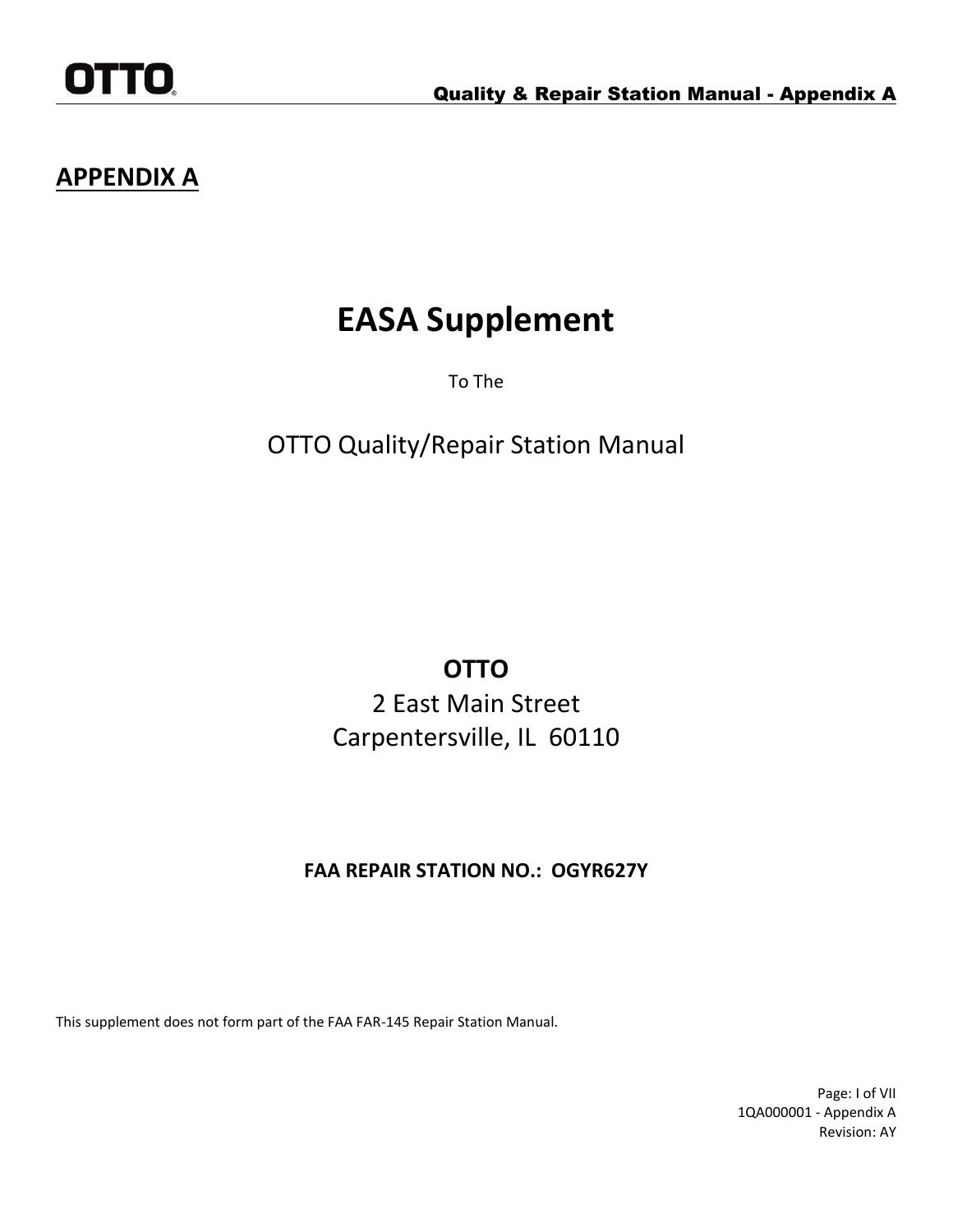Compliance with this EASA Supplement combined with the ongoing FAA FAR-145 Repair Station Manual forms the basis for OTTO's European Aviation Safety Agency (EASA) Part-145 approval. The enclosed material outlines OTTO's obligations for EASA Part-145 approval as specified in the EASA MAG guidance.

#### **List of Effective Pages:**

OTTO's QRSM will always be revised in entirety. See Section 5 of the OTTO Quality/Repair Station Manual. OTTO will comply, and if required, revise our OTTO Quality/Repair Station Manual within ninety (90) calendar days of the applicable MAG notification.

#### **Amendment Procedure:**

See Section 5 (Document Control) for policies and procedures governing changes/amendments to this supplement and/or the Quality/Repair Station Manual. Within section 5, responsibilities for coordination and notification to the FAA (along with EASA if applicable) are outlined. OTTO understands that omissions to the above may result in the revocation of FAA and/or EASA approval.

#### Introduction:

Since 2000, OTTO has become the major source for the supply of various flight grips deployed throughout the world. Many of our OEMs have required that OTTO also become capable of repairing the grips we manufacture. By statement of this document, OTTO understands and intends its continued conformance to FAR Part 145 and 43.

#### **Accountable Manager's Commitment Statement:**

This Supplement in conjunction with OTTO's Approved FAA FAR 145 Quality/Repair Station Manual (Document # 1QA000001) defines the organization and procedures upon which the condition of the EASA approval is based. By my signature, the applicable procedures which govern the process for any/all work done under the conditions of the EASA Part-145 approval will be adhered to. It is also understood that the above noted procedures will not override the necessity of compliance with any additional requirements supplied by the EASA. OTTO also understands that EASA will issue an Approval Certificate and our repair station in an EASA published list whilst the EASA is satisfied that the procedures are being followed and work standards remain maintained. The fact of failure to comply with EASA requirements (or failure to perform according to FAA FAR 145 documentation) may result in revocation of certification is understood. OTTO will make sure that this statement is always signed by the current Accountable Manager to ensure continuous EASA Part-145 approval.

I fully support and approve this program.

 $4 - 1 - 21$ 

Scott Bolanowski, Director of Quality Systems

Date

#### **Approval Basis and Limitation**

OTTO understands and agrees that all work will be performed in accordance with our current FAA FAR 145 Repair Station Rating of "Limited Accessory." No work will be conducted which exceeds this distinction. However, OTTO understands that if the above is deviated, solely on a case-by-case basis, approval must be obtained via the JMCB.

> Page: II of VII 1QA000001 - Appendix A **Revision: AY**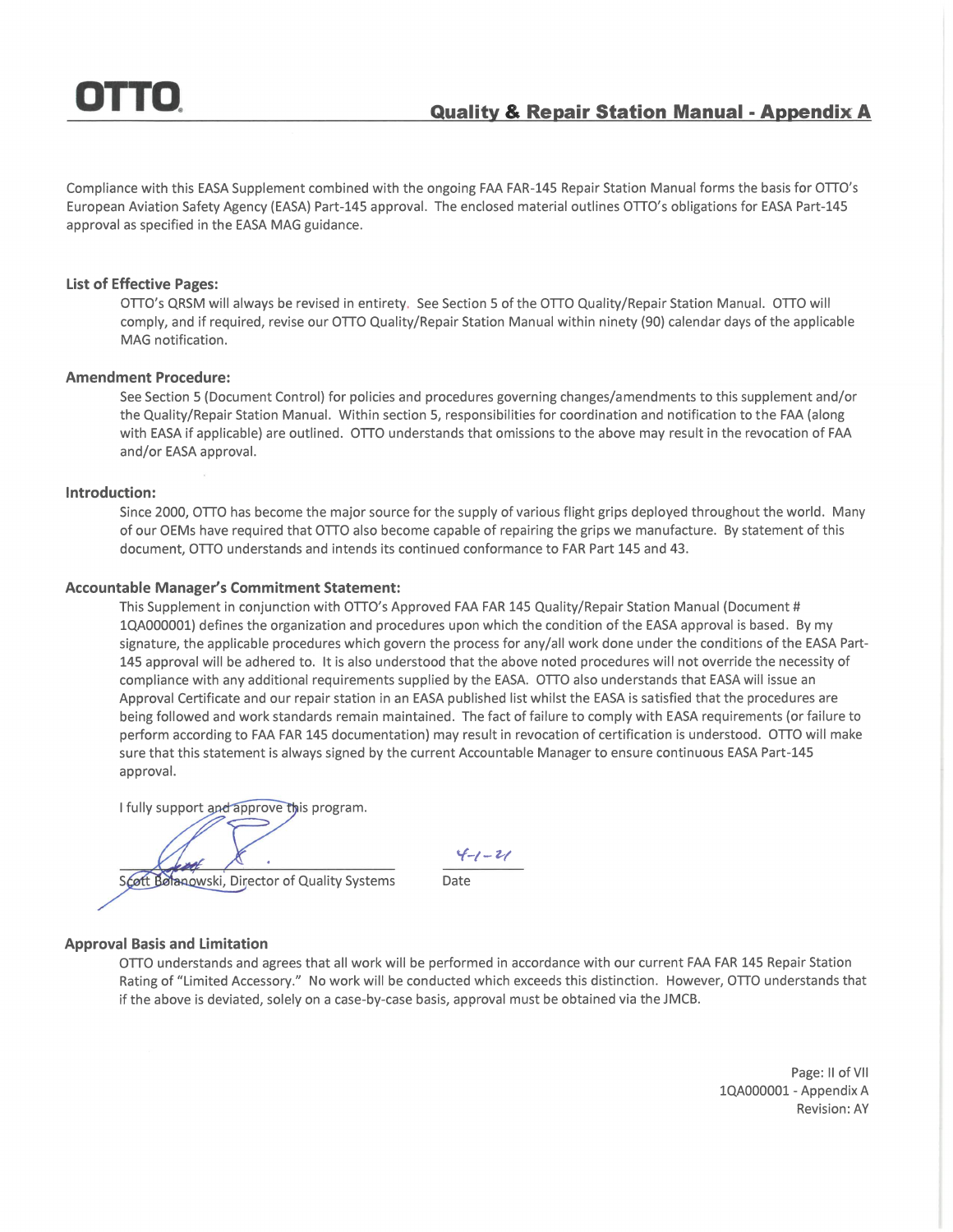#### **Access by EASA and FAA**

As stated in Section 17 (Internal Quality Audits) of the OTTO Quality/Repair Station Manual, outside audits, by any bodies (i.e. suppliers, customer, regulatory, FAA and EASA) are welcomed at any time. OTTO accepts investigation and enforcement relevant EU regulations and EASA procedures; OTTO as well, will cooperate with these actions.

#### **Work Orders/Contracts**

In accordance with OTTO's Quality/Repair Station Manual, OTTO will receive a separate contract for each repair request. Upon receipt, that contract is reviewed. And although OTTO's customer remains responsible for ultimate clarification of contract verbiage, any ambiguities are clarified with the customer prior to the commencement of the repair. Once the repairs are concluded, they will be checked against the customer repair request to ensure conformance.

#### **Approved Design and Repair Data**

OTTO is the OEM for the item being repaired. Our repair station will operate as follows:

- Product will be flagged for repair,
- Initial consult will be done to corroborate customers need for repair (see example of Repair Station Matrix in Appendix B),
- In-depth consult will be done to check for specific reasons for repair need, as well as any other undocumented (by customer) requirements for repair (see example of RMA in Appendix B),
- Once applicable AD's and SB's have been verified, a detailed repair procedure will be provided to the repair station via an OTTO W/O (see example of Router Appendix B),
- Repairs, and acceptance of repairs (with appropriate tagging), will be conducted prior to release (see example of 8130 on page VII of Appendix A, and example of an ATP in Appendix B).

Communication of the above stated repairs will be communicated through the OTTO RMA (in accordance with OTTO document 2QA000034) and W/O systems. In cases where customer approval is required prior to commencement of the repair, it shall be obtained.

For the fact that OTTO is the design approval holder, our repair data shall be deemed automatically approved. Products are not considered critical (flight safety), so resultant data shall not be sent to EASA for approval.

#### **Airworthiness Directives**

In accordance with Section 9 (Process Control) of the Quality/Repair Station Manual…only those products which are controlled via OTTO's ERP system, with the designation of "FAA" may be repaired. Controlled items will all contain revision controlled drawings, specifications, and equipment available to company personnel required for repair. Any additions to this list will be distributed to the FAA upon initiation of the change. The FAA Repair Station Capabilities list, or products which OTTO is allowed to repair, will be kept on OTTO's ERP system.

Prior to commencement of repair, OTTO understands the responsibility (specifically given to the OTTO QA department via Repair Work Order direction) to ensure the applicable AD's are current and verified. Once any/all applicable AD's are known, the Repair Work order will be amended for repair completeness. Ultimately, OTTO will provide a statement in Section 12 of the 8130-3 Tag indicating that the above action was, or was not, concluded.

#### **Release and Acceptance of Components**

OTTO understands and agrees that all work will be performed in accordance with our current FAA FAR 145 Repair Station Rating of "Limited Accessory." No work will be conducted which exceeds this distinction. OTTO is the OEM for Components. Repair components used for repair will be new, and will never use used components. Once all product deemed repairable is completed, the rules governing the issuance of an 8130-3 tag will apply (in accordance with OTTO document 3QA000042). See attached example of a proposed 8130-3 tag for EASA Part 145 use.

> Page: III of VII 1QA000001 - Appendix A Revision: AY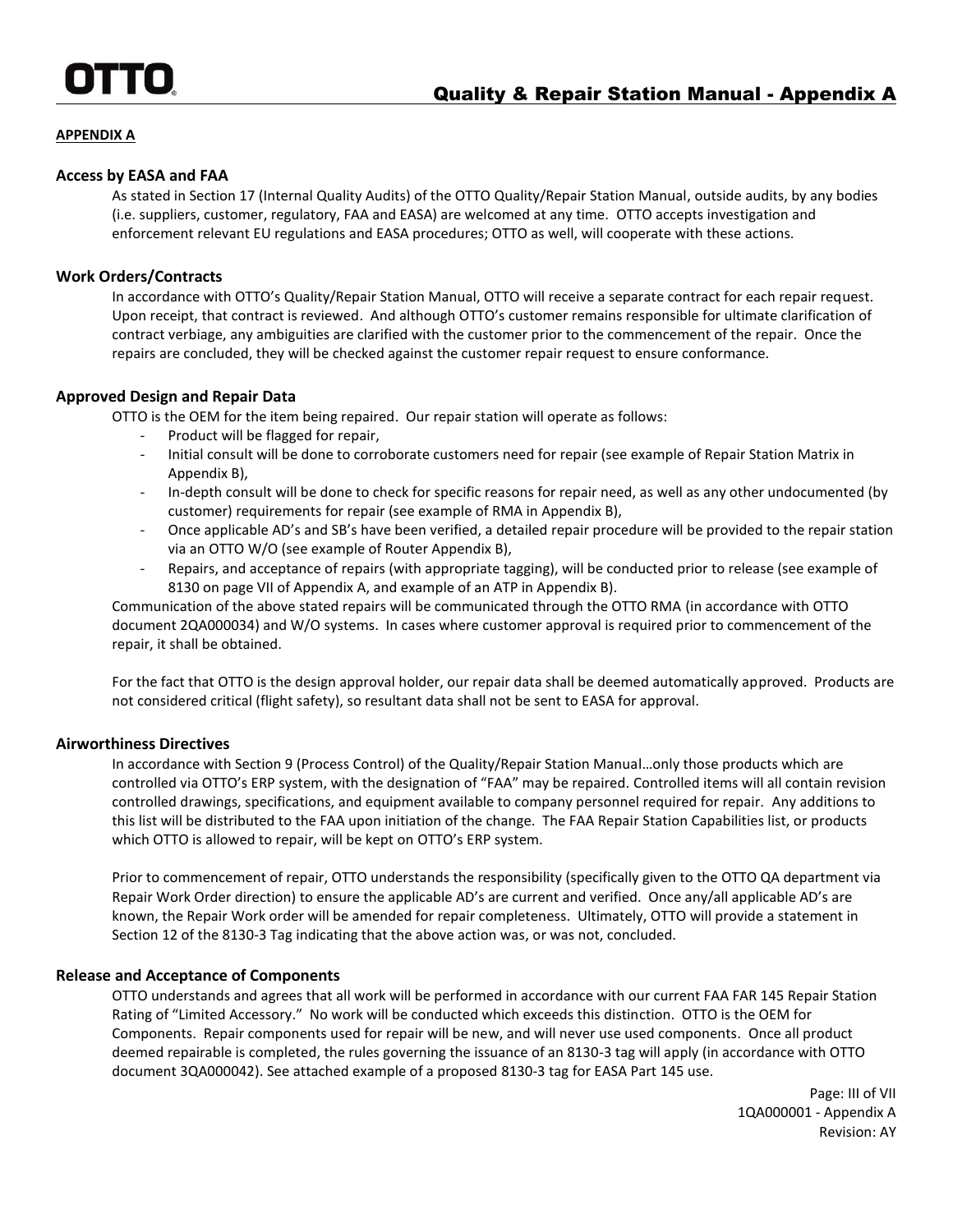#### **Release and Acceptance of Components (con't)**

Specifically for EASA Repair, the following note will be applied in Section 12:

"OTTO certifies that the work specified in Block 11/12 was carried out in accordance with EASA Part-145 and in respect to that work, the component is considered ready for release to service under EASA Part 145 Approval Number 145.6100"

If there is a conflict between the AD and the customer's requirements, and the end result means that the AD was not accomplished, it shall be documented on the applicable 8130. All details referring to the AD, service bulletins, and/or approved data will be referenced in block 12.

8130 tags Blocks 13a-13e shall not be used.

Details to "other regulation specified" noted in Block 14a, will be provided in Block 12. OTTO also understands that the only two cases where this applies are as follows:

Maintenance was not carried out

Cases where particular maintenance requirement was only EASA approved, and not FAA approved. Authorized Signature Approval of 8130-3 tags is solely enforced by OTTO's current roster of Certified Airmen Inspectors, or those holding a valid Repairman Certificate.

#### **Certificate of Airworthiness (C of A) Validity**

Does not apply to OTTO's Limited Accessory rating.

#### **Release of Aircraft After Maintenance**

Does not apply to OTTO's Limited Accessory rating.

#### **Reporting of Unairworthy Conditions**

In accordance with Section 13 (Control of Non-conforming Product), the following rules will apply:

If finished goods are found to be out of specification, the Director of Quality, or delegate, will determine severity of issue and if necessary, recall Finished Goods from customer.

Defects that are determined to be unairworthy, the Director of Quality Systems, or delegate, will report such situations immediately (within 72 hours), in writing, to EASA, the aircraft/component design organization, and the customer or operator.

At a minimum, the notification will include the following:

Aircraft Registration Number

Type, make, and model of the article

Date of discovery of the failure, malfunction, or defect

Nature of the failure, malfunction, or defect

Time since last overhaul

Apparent cause of the failure

Above notification will take place using the following mediums:

EASA online platform,

Occurrence Reporting Form

FAA Service Difficulty Report or FAA SUP report.

In addition, any unairworthy condition shall follow the rules set forth in EASA Part 145,

specifically requiring the use and proper distribution of EASA Form 44.

Product dispositioned for scrap shall be conspicuously marked, or positively controlled, until physically deemed unusable.

> Page: IV of VII 1QA000001 - Appendix A Revision: AY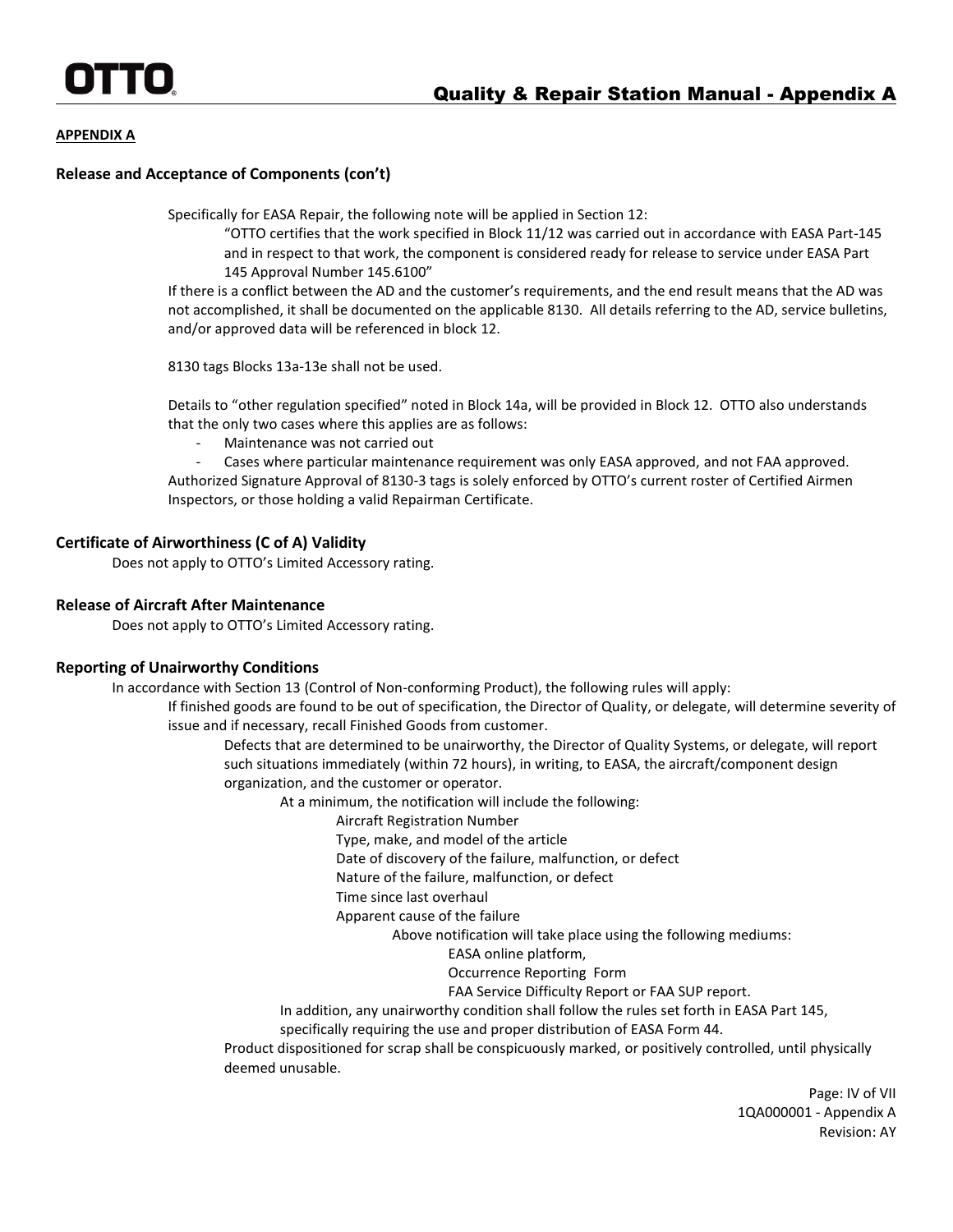#### **Quality Monitoring System**

Comprehensive, planned and documented internal quality audits are carried out at least once a year. The internal quality audits verify the effectiveness of the quality system, and verifies that the quality activities comply with the established, planned arrangements. With sufficient notice, outside audits, by any bodies (i.e. suppliers, customers, regulatory) are welcomed at any time.

Audits (both process and product) are scheduled on the basis of the status and importance of the activity. Process and product audits will be required on each product line (both controls and communications) within the above stated schedule. In addition to the applicable standards, Internal Audits are designed to meet contractual and/or regulatory requirements. Audits are conducted by individuals independent of the area being audited. Management having responsibility for the audited area, shall review, agree, and correct any deficiencies highlighted by the audit within an agreed time period. This will encompass all internal departments, as well as, OTTO's FAA Repair Station. OTTO will repair only those items for which we are the OEM. Detailed procedures used for the initial build of product are to also be used for the repair orders. This process will ensure that a safe product will be delivered according to the compliance guidelines set forth in 14 CFR, Part 43, Part 45, and special EASA conditions.

Nonconforming conditions are followed up as a result of corrective action. The corrective action process will be in accordance with Section 14, Corrective Action.

#### **Provision of Hangar Space for Aircraft Maintenance**

Does not apply to OTTO's Limited Accessory rating.

#### **Contracted Maintenance**

OTTO is the OEM for the item being repaired – there will be no contracted maintenance used in the repair of any returned item.

#### **Human Factors**

The Director of Quality Systems shall be the Accountable Manager for the company's FAA Repair Station. The duties include maintaining an adequate and knowledgeable staff to plan, perform, supervise, and inspect the work being performed. The Director of Quality Systems may delegate all duties to qualified persons; however, such delegation does not relieve the Director of Quality Systems of the overall responsibility.

Although company governing policies and procedures are included within the company handbook, individual departmental managers shall also be responsible for; but not limited to:

- Ensuring that all staff is adequately qualified experienced and trained to perform their assigned tasks, which includes:
	- The monitoring of employee performance to ensure not only acceptable performance, but also includes the well-being of the employee from not being over-worked.
	- OTTO's safety culture
	- Overall company communication protocol
	- Teamwork building
	- Professionalism and integrity
- The quality of work performed by personnel within their respective departments.
	- Including Human Error.
- Initiating, implementing and maintaining work instructions for their departments.
	- Various procedures exist that allow for detection and rectification of maintenance errors which may endanger the safe operation of an aircraft. In addition, alternate procedures govern that personnel are trained to ensure an understanding of the Human Factors principles. These training sessions are recorded and maintained in the individual personnel file.

Page: V of VII 1QA000001 - Appendix A Revision: AY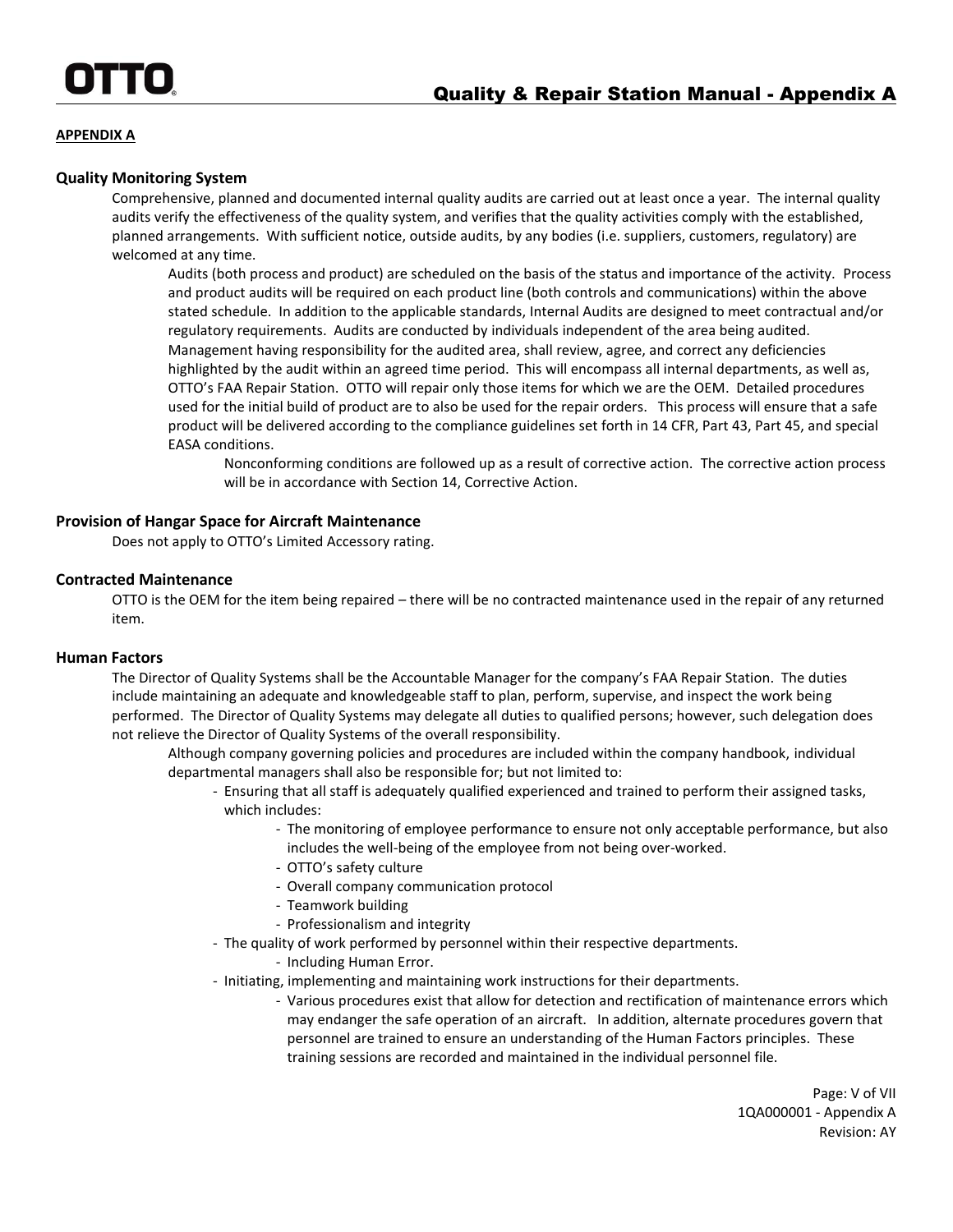#### **Human Factors (con't)**

- Ensuring that all staff are familiar with, and have ready access to company and departmental procedures, and that the relevant procedures are effectively implemented.
- The provision and maintenance of an infrastructure required to achieve product conformity. This infrastructure includes;
	- buildings, workspaces and associated utilities (including temperature, humidity, cleanliness, lighting),
	- process equipment (both hardware and software),
	- supporting services (such as transport or communication), and
	- identification of resources to support operation and maintenance of the product.

#### **Air Carrier Line Stations**

Not Applicable.

#### **Work Away From a Fixed Location**

Not Applicable.

Page: VI of VII 1QA000001 - Appendix A Revision: AY